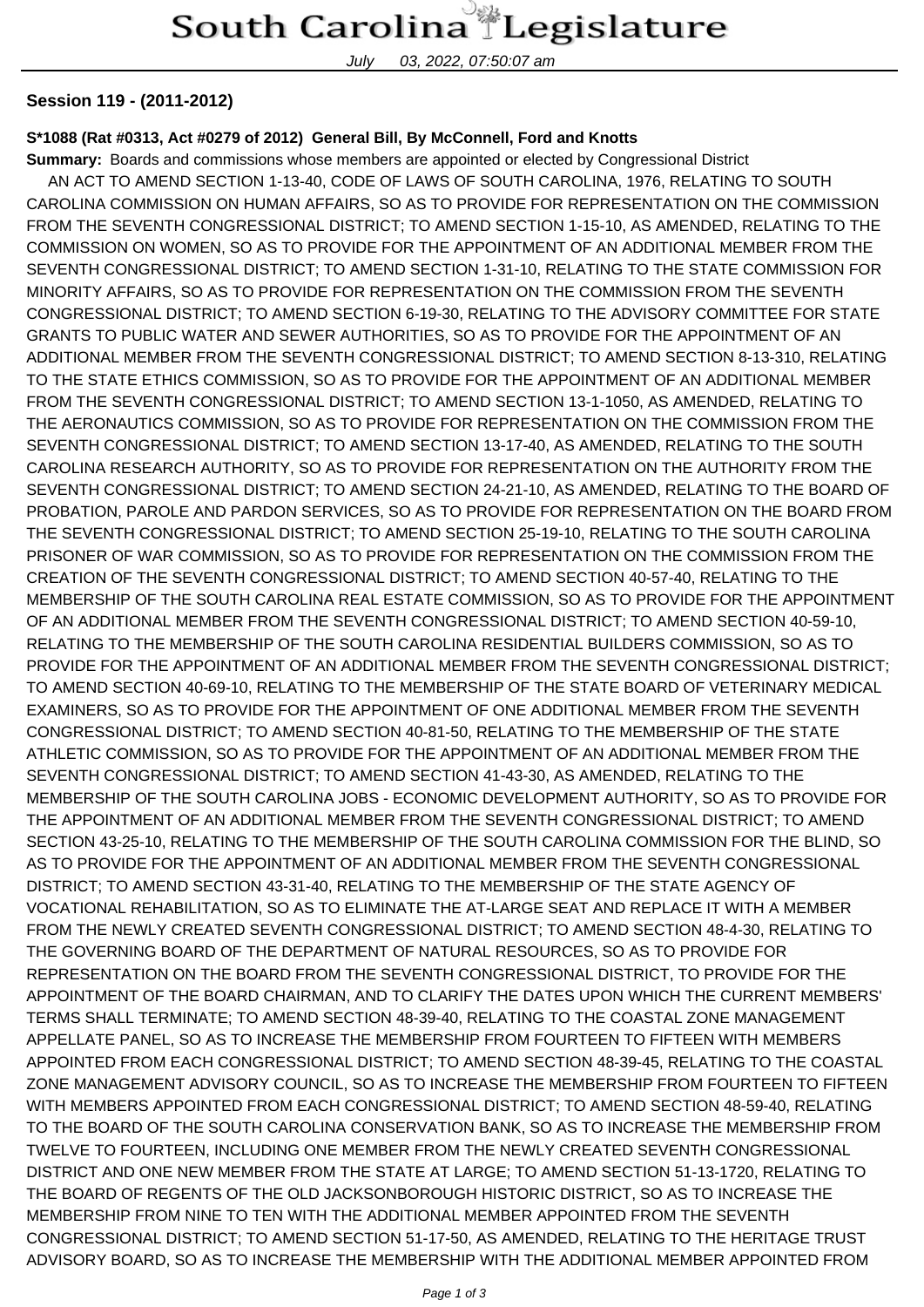## South Carolina Legislature

July 03, 2022, 07:50:07 am

THE SEVENTH CONGRESSIONAL DISTRICT; TO AMEND SECTION 51-18-60, AS AMENDED, RELATING TO THE WAR BETWEEN THE STATES ADVISORY BOARD, SO AS TO INCREASE THE MEMBERSHIP FROM ELEVEN TO THIRTEEN WITH ONE ADDITIONAL MEMBER APPOINTED FROM THE SEVENTH CONGRESSIONAL DISTRICT AND ONE MEMBER APPOINTED BY THE GOVERNOR AT LARGE; TO AMEND SECTION 51-22-30, RELATING TO THE LEGACY TRUST FUND BOARD, SO AS TO INCREASE THE MEMBERSHIP FROM FIFTEEN TO SEVENTEEN WITH TWO ADDITIONAL MEMBERS APPOINTED FROM THE SEVENTH CONGRESSIONAL DISTRICT; TO AMEND SECTION 58-3-20, AS AMENDED, RELATING TO THE COMPOSITION OF THE PUBLIC SERVICE COMMISSION, SO AS TO PROVIDE FOR REPRESENTATION ON THE COMMISSION FROM THE SEVENTH CONGRESSIONAL DISTRICT; TO AMEND SECTION 58-31-20, AS AMENDED, RELATING TO THE SOUTH CAROLINA PUBLIC SERVICE AUTHORITY BOARD OF DIRECTORS, SO AS TO INCREASE THE MEMBERSHIP FROM ELEVEN TO TWELVE WITH MEMBERS APPOINTED FROM EACH CONGRESSIONAL DISTRICT, AND TO IMPOSE EXPERIENCE REQUIREMENTS; TO AMEND SECTION 59-26-50, RELATING TO THE EDUCATOR IMPROVEMENT TASK FORCE, SO AS TO INCREASE THE MEMBERSHIP FROM TWELVE TO THIRTEEN WITH ONE ADDITIONAL MEMBER APPOINTED FROM THE SEVENTH CONGRESSIONAL DISTRICT; TO AMEND SECTION 59-53-610, RELATING TO THE DENMARK TECHNICAL COLLEGE AREA COMMISSION, SO AS TO PROVIDE THAT THE MEMBERS OF THE STATE BOARD FOR TECHNICAL AND COMPREHENSIVE EDUCATION FROM THE SIXTH CONGRESSIONAL DISTRICT INSTEAD OF THE THIRD CONGRESSIONAL DISTRICT IS A MEMBER OF THE COMMISSION EX OFFICIO; TO AMEND SECTION 63-11-700, RELATING TO THE BOARD OF THE DIVISION FOR REVIEW OF THE FOSTER CARE OF CHILDREN, SO AS TO ELIMINATE THE AT-LARGE SEAT AND REPLACE IT WITH A MEMBER FROM THE NEWLY CREATED SEVENTH CONGRESSIONAL DISTRICT; TO AMEND SECTION 63-11-920, RELATING TO THE SOUTH CAROLINA CHILDREN'S TRUST FUND BOARD OF DIRECTORS, SO AS TO ELIMINATE ONE OF THE AT-LARGE SEATS, REPLACING IT INSTEAD WITH A MEMBER FROM THE NEWLY CREATED SEVENTH CONGRESSIONAL DISTRICT; TO AMEND SECTION 63-19-610, RELATING TO THE STATE BOARD OF JUVENILE PAROLE, SO AS TO REDUCE THE BOARD'S MEMBERSHIP FROM TEN TO SEVEN MEMBERS, AND TO CLARIFY RESOURCES THAT THE DEPARTMENT OF JUVENILE JUSTICE SHALL CONTINUE TO PROVIDE TO THE BOARD; AND TO INCLUDE LEGISLATIVE FINDINGS AND PROVISIONS REGARDING CONTINUATION OF SERVICE ON CERTAIN BOARDS, COMMISSIONS, OR COMMITTEES AFFECTED BY CONGRESSIONAL REDISTRICTING. - ratified title

**01/11/12 Senate Introduced and read first time (Senate Journal-page 5) 01/11/12 Senate Referred to Committee on Judiciary (Senate Journal-page 5) 01/17/12 Senate Referred to Subcommittee: Rankin (ch), Hutto, Campbell 02/22/12 Senate Committee report: Favorable with amendment Judiciary (Senate Journal-page 13) 02/23/12 Senate Committee Amendment Adopted (Senate Journal-page 35) 02/23/12 Senate Read second time (Senate Journal-page 35) 02/23/12 Senate Roll call Ayes-31 Nays-0 (Senate Journal-page 35) 02/23/12 Scrivener's error corrected 02/24/12 Scrivener's error corrected 02/28/12 Senate Read third time and sent to House (Senate Journal-page 22) 02/29/12 House Introduced and read first time (House Journal-page 8) 02/29/12 House Referred to Committee on Judiciary (House Journal-page 8) 05/16/12 House Committee report: Favorable with amendment Judiciary (House Journal-page 1) 05/22/12 House Debate adjourned until Wed., 05-23-12 (House Journal-page 11) 05/23/12 House Debate adjourned until Thur., 05-24-12 (House Journal-page 30) 05/24/12 House Amended (House Journal-page 24) 05/24/12 House Requests for debate-Rep(s). Anderson, White, Sandifer, Bedingfield, JR Smith, Hardwick, RL Brown, Jefferson, Forrester, Parker, Brantley, Brannon, Pitts (House Journal-page 118) 05/30/12 House Amended 05/30/12 House Read second time (House Journal-page 190) 05/30/12 House Roll call Yeas-111 Nays-0 (House Journal-page 193) 05/31/12 House Read third time and returned to Senate with amendments (House Journal-page 89) 06/05/12 Senate House amendment amended (Senate Journal-page 97) 06/05/12 Senate Roll call Ayes-38 Nays-0 (Senate Journal-page 97) 06/05/12 Senate Returned to House with amendments (Senate Journal-page 97) 06/07/12 House Non-concurrence in Senate amendment (House Journal-page 24) 06/07/12 House Roll call Yeas-1 Nays-95 (House Journal-page 24)**